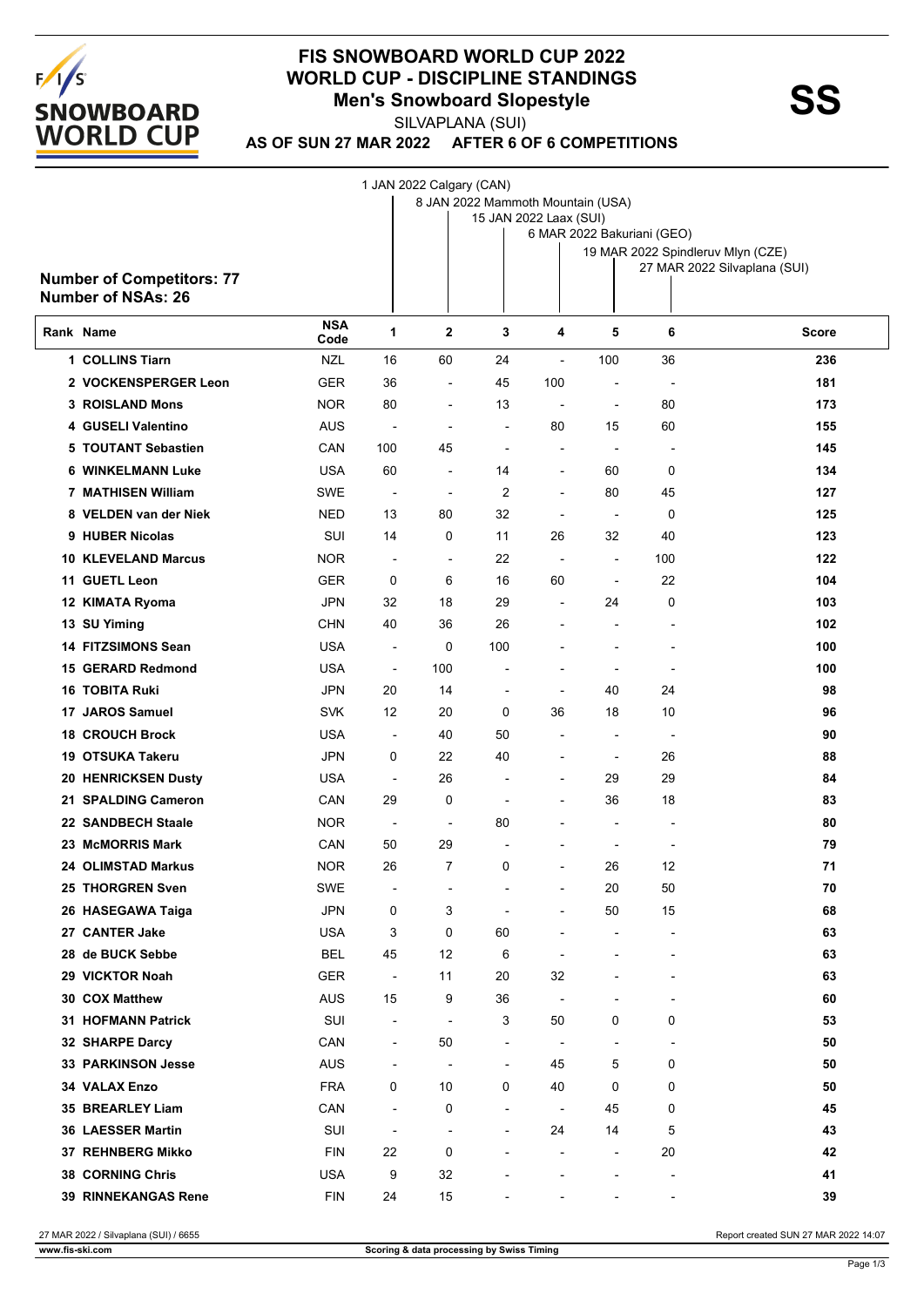

## **FIS SNOWBOARD WORLD CUP 2022 WORLD CUP - DISCIPLINE STANDINGS<br>Men's Snowboard Slopestyle<br>SUVARLANA (SUI)**

SILVAPLANA (SUI)

**AS OF SUN 27 MAR 2022 AFTER 6 OF 6 COMPETITIONS**

|                                     |                    |                          | 1 JAN 2022 Calgary (CAN)          |                          |                            |                          |                                                                   |              |
|-------------------------------------|--------------------|--------------------------|-----------------------------------|--------------------------|----------------------------|--------------------------|-------------------------------------------------------------------|--------------|
|                                     |                    |                          | 8 JAN 2022 Mammoth Mountain (USA) |                          |                            |                          |                                                                   |              |
|                                     |                    |                          |                                   | 15 JAN 2022 Laax (SUI)   |                            |                          |                                                                   |              |
|                                     |                    |                          |                                   |                          | 6 MAR 2022 Bakuriani (GEO) |                          |                                                                   |              |
|                                     |                    |                          |                                   |                          |                            |                          | 19 MAR 2022 Spindleruv Mlyn (CZE)<br>27 MAR 2022 Silvaplana (SUI) |              |
| <b>Number of Competitors: 77</b>    |                    |                          |                                   |                          |                            |                          |                                                                   |              |
| <b>Number of NSAs: 26</b>           |                    |                          |                                   |                          |                            |                          |                                                                   |              |
| Rank Name                           | <b>NSA</b><br>Code | 1                        | 2                                 | 3                        | 4                          | 5                        | 6                                                                 | Score        |
| <b>40 KUNITAKE Hiroaki</b>          | <b>JPN</b>         | $\overline{7}$           | $\overline{\phantom{a}}$          | 18                       |                            | ÷,                       | 13                                                                | 38           |
| 41 SMITS Seppe                      | BEL                | ÷                        |                                   | $\overline{a}$           |                            | -                        | 32                                                                | 32           |
| <b>42 PUENTER Nick</b>              | SUI                | $\overline{\phantom{a}}$ | $\overline{a}$                    | 0                        | 29                         | $\overline{\phantom{a}}$ | 0                                                                 | 29           |
| <b>43 JOBIN Francis</b>             | CAN                | 0                        | 0                                 | $\overline{a}$           | $\overline{a}$             | 12                       | 16                                                                | 28           |
| 44 HAMADA Kaito                     | <b>JPN</b>         | 18                       | 0                                 |                          |                            | $\overline{\phantom{a}}$ | 9                                                                 | 27           |
| <b>45 FINESTONE Finn</b>            | CAN                | 6                        | $\overline{a}$                    |                          | $\blacksquare$             | 6                        | 14                                                                | 26           |
| 46 MACK Kyle                        | <b>USA</b>         | $\overline{\phantom{a}}$ | 24                                |                          | $\blacksquare$             | $\overline{\phantom{a}}$ | $\overline{\phantom{a}}$                                          | 24           |
| 47 BOSCH Anthon                     | <b>RSA</b>         | $\overline{\phantom{a}}$ | $\overline{a}$                    | 0                        | 22                         | 0                        | 0                                                                 | 22           |
| <b>48 SALAC Kristian</b>            | <b>CZE</b>         | $\overline{\phantom{a}}$ |                                   | $\overline{\phantom{a}}$ | $\overline{\phantom{a}}$   | 22                       | 0                                                                 | 22           |
| 49 HRONES Jakub                     | <b>CZE</b>         | 0                        | 1                                 | 5                        | $\overline{a}$             | 16                       | $\blacksquare$                                                    | 22           |
| 50 SKHVEDIANI Jaba                  | GEO                | $\overline{\phantom{a}}$ | $\overline{a}$                    | $\overline{\phantom{a}}$ | 20                         | $\overline{\phantom{a}}$ | $\overline{\phantom{a}}$                                          | 20           |
| 51 FERRY Lucas                      | <b>USA</b>         | $\overline{\phantom{a}}$ | 0                                 | $\overline{a}$           | $\overline{\phantom{a}}$   | 13                       | 6                                                                 | 19           |
| 52 KHADARIN Vladislav               | <b>RUS</b>         | 8                        | 0                                 | 10                       | $\overline{a}$             | $\overline{\phantom{a}}$ | $\overline{\phantom{a}}$                                          | 18           |
| 53 KLEIVDAL Stian                   | <b>NOR</b>         | 0                        | 4                                 | 12                       |                            | $\mathbf{1}$             | 0                                                                 | 17           |
| 54 OGIWARA Hiroto                   | <b>JPN</b>         | 0                        | 16                                | $\overline{\phantom{a}}$ |                            | $\overline{a}$           | $\overline{a}$                                                    | 16           |
| 55 CHIARADIO de la IGLESIA Federico | ARG                | 4                        | 8                                 | 4                        |                            |                          |                                                                   | 16           |
| <b>56 AMSUESS Moritz</b>            | <b>AUT</b>         | $\overline{\phantom{a}}$ | $\blacksquare$                    | 15                       |                            |                          | $\overline{\phantom{a}}$                                          | 15           |
| 57 BULLOCK-WOMBLE Fynn              | <b>USA</b>         | 2                        | 13                                | $\overline{a}$           |                            |                          | $\overline{a}$                                                    | 15           |
| 58 MENZIES Dane                     | <b>NZL</b>         | 11                       |                                   | $\overline{a}$           | $\overline{\phantom{a}}$   | $\overline{\phantom{a}}$ | 2                                                                 | 13           |
| 59 MATTSSON Niklas                  | SWE                | 6                        |                                   | 7                        |                            | 0                        |                                                                   | 13           |
| 60 MOON Jaxson                      | <b>USA</b>         |                          |                                   |                          |                            | 11                       | $\overline{a}$<br>$\mathbf{1}$                                    | 12           |
| 61 SMITH Truth                      | CAN                | $\blacksquare$           |                                   | $\blacksquare$           | $\overline{\phantom{a}}$   | 11                       | 0                                                                 | 11           |
| <b>62 FRAMARIN Loris</b>            | ITA                |                          |                                   | 0                        |                            | 0                        | 11                                                                | 11           |
|                                     | <b>CHN</b>         |                          |                                   |                          |                            |                          |                                                                   |              |
| 63 YANG Wenlong                     |                    | 10                       |                                   | 0                        | $\overline{\phantom{0}}$   | $\blacksquare$           | $\blacksquare$                                                    | 10           |
| <b>64 MILLAUER Clemens</b>          | <b>AUT</b>         | $\overline{\phantom{a}}$ | 0                                 | 9                        |                            | $\overline{a}$           |                                                                   | 9            |
| 65 LIVIERO Nicola                   | <b>ITA</b>         | $\overline{\phantom{a}}$ | 0                                 | 0                        |                            | 9                        | 0                                                                 | 9            |
| 66 KIRKHUS Oyvind                   | <b>NOR</b>         | $\overline{\phantom{a}}$ | $\overline{\phantom{a}}$          | $\overline{a}$           |                            | 0                        | 8                                                                 | 8            |
| 67 YANEZ Alvaro                     | CHI                | 0                        | $\overline{\phantom{a}}$          | 0                        |                            | 8                        | 0                                                                 | 8            |
| 68 TISCHENDORF Fridtjof             | <b>NOR</b>         | 0                        | 0                                 | 8                        |                            | $\overline{a}$           | $\overline{a}$                                                    | 8            |
| 69 THOENEN Moritz                   | SUI                | $\overline{\phantom{a}}$ | $\overline{\phantom{a}}$          | $\mathbf 1$              |                            | $\overline{\phantom{a}}$ | 7                                                                 | 8            |
| 70 COCKRELL Billy                   | GBR                | $\overline{\phantom{a}}$ | 5                                 | 0                        |                            | 3                        | 0                                                                 | 8            |
| 71 BRCIC Dante                      | CRO                | 0                        |                                   | 0                        |                            | $\overline{7}$           |                                                                   | 7            |
| 72 LAUZI Emiliano                   | <b>ITA</b>         | $\blacksquare$           |                                   | $\overline{\phantom{a}}$ |                            | 0                        | 4                                                                 | 4            |
| 73 MILENKOVIC Matija                | <b>SRB</b>         |                          |                                   |                          |                            | 4                        | $\overline{a}$                                                    | 4            |
| <b>74 SCHWAN Philip</b>             | SUI                |                          | $\blacksquare$                    |                          |                            | $\overline{a}$           | 3                                                                 | 3            |
| 75 FEDOROWYCZ Lys                   | <b>USA</b>         | $\overline{\phantom{a}}$ | 2                                 |                          |                            | $\overline{\phantom{a}}$ | ÷                                                                 | 2            |
| 75 FRIJNS Joewen                    | <b>BEL</b>         | $\blacksquare$           |                                   |                          |                            | 2                        |                                                                   | $\mathbf{2}$ |
| 77 RETZLAFF Dave                    | <b>USA</b>         | 1                        | 0                                 |                          |                            |                          |                                                                   | 1            |

27 MAR 2022 / Silvaplana (SUI) / 6655 Report created SUN 27 MAR 2022 14:07